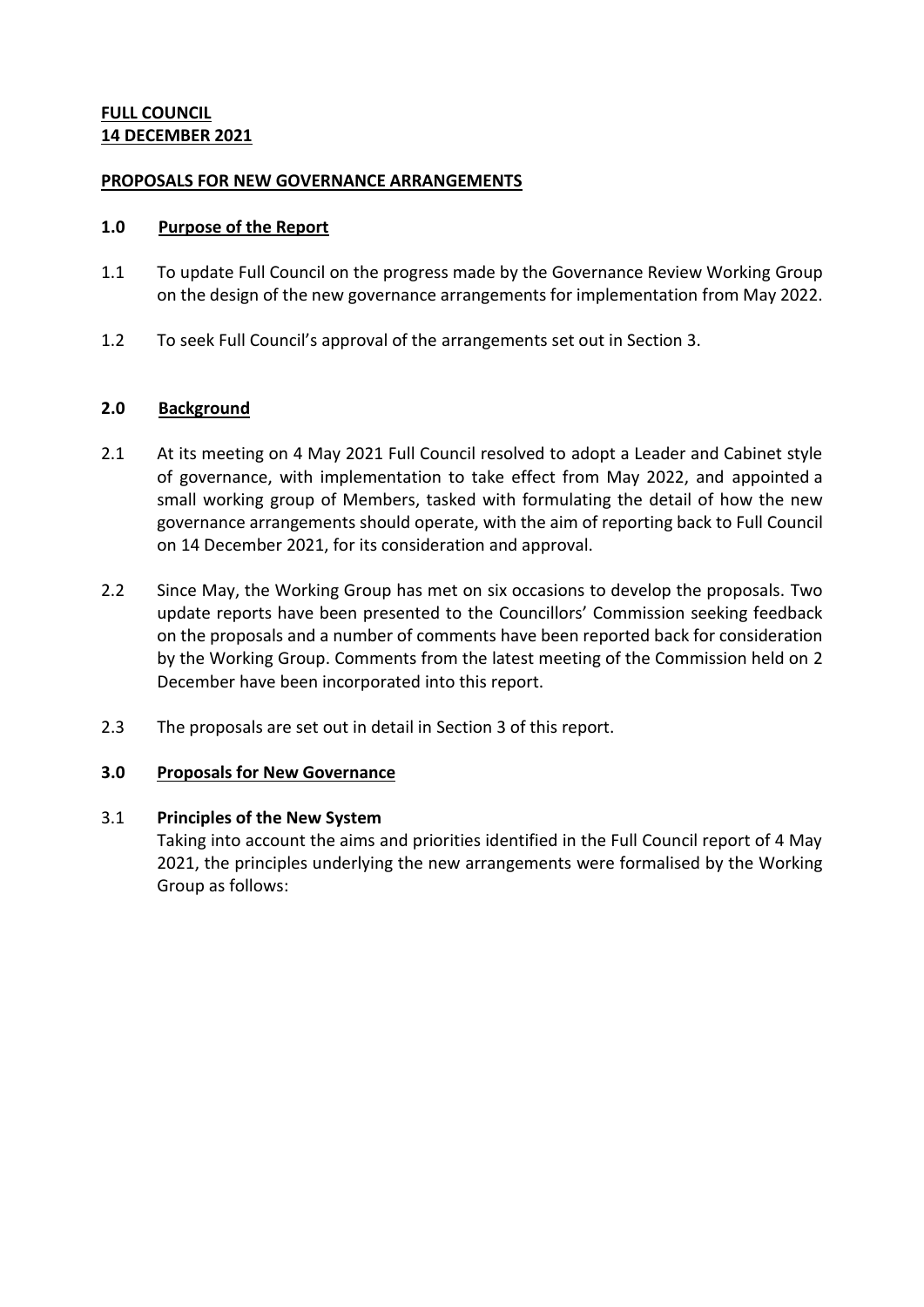| <b>Inclusion</b>                                                                                  | Ownership                                                                                                                                                           | <b>Transparent &amp;</b><br>Agile                                                                                                                                                                                  | <b>Challenge</b><br><b>Performance</b>                                                                                      | Modern &<br><b>Accessible</b>                                                            | <b>Connected</b>                                                                |
|---------------------------------------------------------------------------------------------------|---------------------------------------------------------------------------------------------------------------------------------------------------------------------|--------------------------------------------------------------------------------------------------------------------------------------------------------------------------------------------------------------------|-----------------------------------------------------------------------------------------------------------------------------|------------------------------------------------------------------------------------------|---------------------------------------------------------------------------------|
| •Members<br>feeling<br>involved and<br>well-<br>informed<br>•Members are<br>able to<br>contribute | •The Executive<br>operates as a<br>team, but<br>•Individual<br>members of<br>the Executive<br>take<br>ownership<br>and<br>accountability<br>for their<br>portfolios | • Agile, clear<br>and<br>appropriate<br>decision-<br>making<br>•Swift where it<br>needs to be<br>•Transparent<br>•The 'right'<br>decisions<br>being made at<br>the 'right'<br>level by the<br>'right'<br>portfolio | •Purposeful,<br>constructive<br>and<br>challenging<br>performance<br>review<br>•Open to<br>external<br>outlook and<br>input | $•$ Modern<br>•Bureaucracy<br>light<br>$\bullet$ Accessible<br>and easy to<br>understand | •Linked up to<br>locality<br>•Connected<br>Cabinet and<br>Performance<br>Review |

#### 3.2 **Proposed Structure**

Below is a diagram of the proposed structure of the new governance arrangements.



Full Council will note the diagram contains proposals regarding sizes of Committees, membership requirements if any, and frequency and timing of meetings. Members will be aware that there is a later item on the agenda which proposes a Schedule of Meetings for 2022/23 based on the proposed new governance structure. Members will also note that it is being proposed that as from May 2022, all meetings will commence at 6.00pm.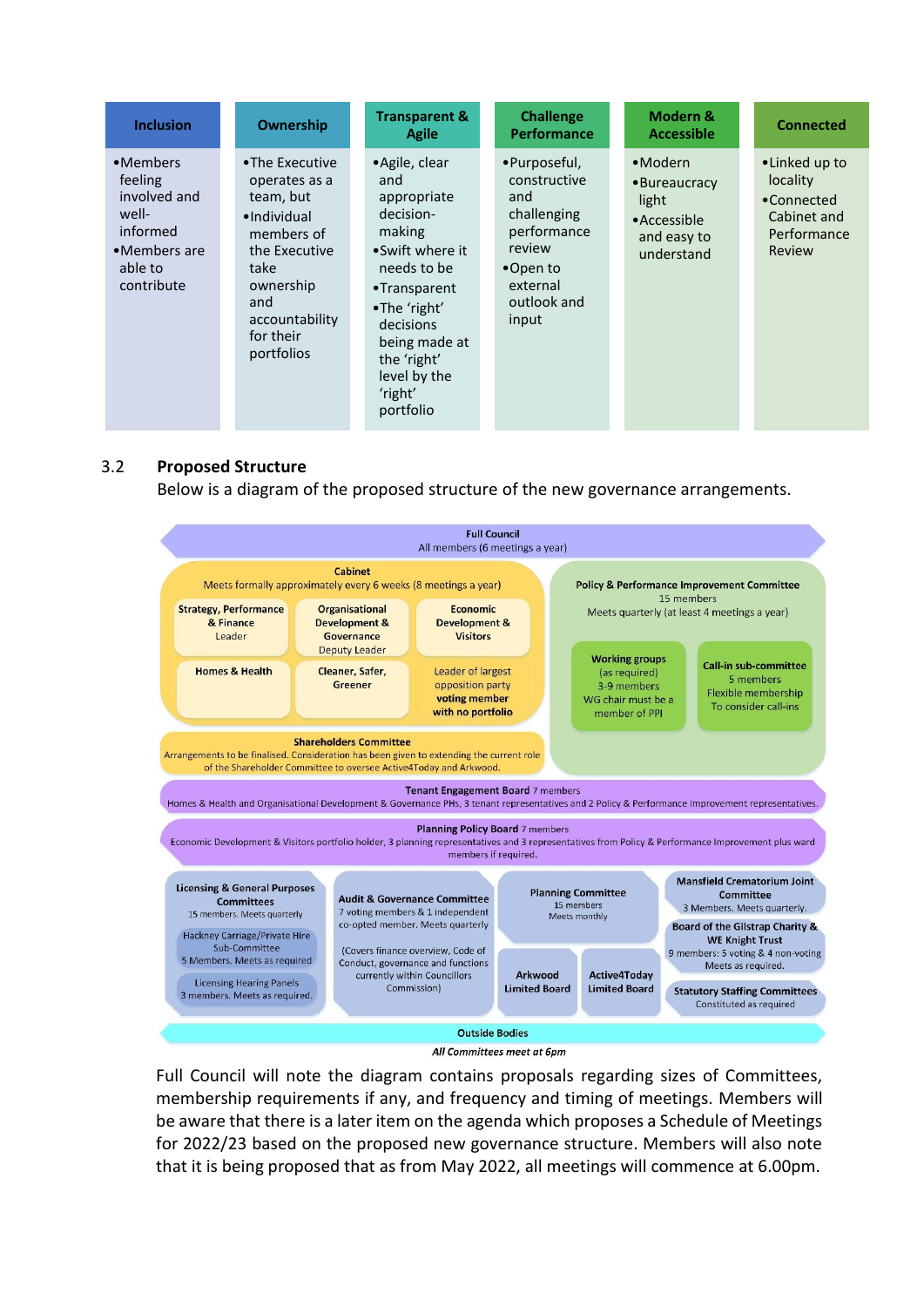Consideration has been given to extending the current role of the Shareholder Committee to oversee Active4Today as well as Arkwood Limited. External legal advice has indicated, however, that the current Shareholder Committee exercises purely executive functions so alternative options will need to be considered. The next phase of the project will include developing terms of reference for all parts of the new governance structure and revising the Constitution, all of which will require further Full Council approval.

# 3.3 **The Cabinet**

Full Council will note that the Cabinet will comprise of five portfolio holders with the Leader of the Largest Opposition Group being appointed as a voting member of the Cabinet without portfolio. The legislation regarding executive arrangements requires the leader of the executive to determine the number of councillors appointed to the executive, up to a maximum of 10, one of whom they must appoint as a deputy. The Councillors Commission suggested that these appointments should be endorsed by Full Council. The proposed remits for portfolio holders are set out in **appendix one**.

# 3.4 **Executive Decision Making / Key Decisions**

The Working Group also progressed proposals in respect of the Scheme of Delegation and decision making responsibilities for portfolio holders, the Cabinet when operating as a collective and officers. In considering the Scheme of Delegation the Working Party gave consideration to a number of previous reports which had been taken to one of the Council's four existing operational Committees to determine where decision making responsibility would fall under the new governance arrangements.

The Working Party also considered the definition of a key decision. A key decision must be published on a Forward Plan for a minimum of 28 days prior to a decision being taken. It was noted that neighbouring authorities have adopted different financial thresholds. Having regard to this and also a recent discussion at Policy and Finance Committee in the context of the Council's new Acquisitions and Disposals Policy, it is proposed to apply the following definition of a key decision:

- Where expenditure is over £150,000 for revenue or over £300,000 for capital, or
- Where the impact of the decision would be significant in terms of its effect on communities living or working in two or more wards.

£150,000 represents a 2% increase in average Band D Council Tax. The current council tax referendum limit is 2% which the Council has adhered to by increasing Council Tax by no more than this percentage increase. The capital limit is twice this limit as the very nature of capital projects requires a larger budget and therefore a larger threshold.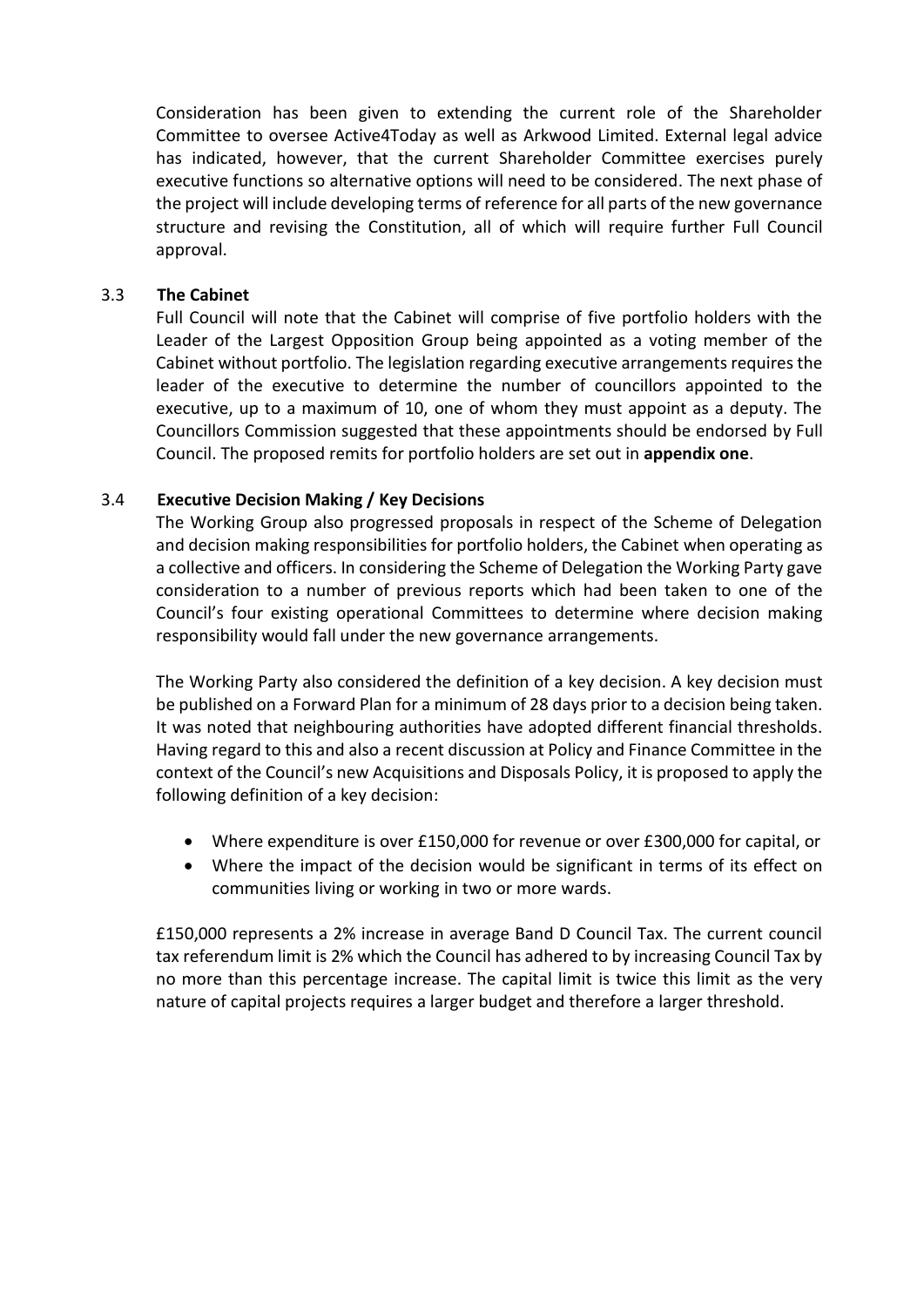The table below gives some examples of how the new governance arrangements would apply to decisions taken under our existing Committee system.

| Item                                                                                         | <b>Brief description</b>                                                                                                                                                                                                                   | <b>Delegation Options</b>                                                                                                                                                          | <b>Proposed route</b><br>under new<br>scheme                                                                                                                                          |
|----------------------------------------------------------------------------------------------|--------------------------------------------------------------------------------------------------------------------------------------------------------------------------------------------------------------------------------------------|------------------------------------------------------------------------------------------------------------------------------------------------------------------------------------|---------------------------------------------------------------------------------------------------------------------------------------------------------------------------------------|
| Ollerton<br><b>Local Housing</b><br><b>Office</b>                                            | Decision to refurbish and<br>re-purpose the local<br>housing office in Ollerton<br>at a cost of £50k. To be<br>added to the Capital<br>Programme.                                                                                          | Consider<br>categorising as key<br>decision as residents<br>of two or more<br>wards affected $-$ is<br>impact significant?<br>Member decision as<br>additional budget<br>required. | Portfolio<br>Holder/Cabinet<br>and liaison with<br>ward members                                                                                                                       |
| <b>Yorke Drive</b><br>Regeneration<br>Project                                                | Not a key decision<br>To progress with the Yorke<br>given no fresh<br>Drive Project within the<br>existing and previously<br>financial implications<br>and impact on only<br>agreed financial approvals<br>one Ward.<br>and cost envelope. |                                                                                                                                                                                    | Officer and liaison<br>with ward<br>members and<br>Portfolio Holder                                                                                                                   |
| Electrification<br>of the<br><b>Council Fleet</b>                                            | To consider a phased<br>approach to the<br>electrification of the<br>Council's fleet of vehicles                                                                                                                                           | Key decision given<br>the potential<br>financial<br>implications.                                                                                                                  | Cabinet - due to<br>significance in<br>relation to climate<br>change agenda                                                                                                           |
| <b>Exempt Item</b><br>- Purchase of<br>Land                                                  | To purchase land at<br>Quibell's Lane, Newark<br>from Severn Trent                                                                                                                                                                         | Key decision given<br>exceeding the £300k<br>capital spend<br>threshold                                                                                                            | Portfolio<br>Holder/Cabinet-<br>exempt elements                                                                                                                                       |
| <b>Tenant</b><br>Access<br><b>Service Hours</b>                                              | To review and approve the<br>alignment of opening<br>hours for tenant services                                                                                                                                                             | Non-key decision as<br>not significant<br>decision in terms of<br>impact                                                                                                           | Officer decision<br>following liaison<br>with Portfolio<br><b>Holder and Tenant</b><br>Engagement<br>Board. Role for<br>Policy and<br>Performance<br><b>Review Committee</b><br>also. |
| <b>Housing</b><br><b>Service</b><br>Compliance<br>Quarterly<br><b>Turnout</b><br>Performance | Overview of compliance<br>performance of the<br>housing service. To ensure<br>homes and services are of<br>a high standard and meet<br>legal and regulatory<br>requirements.                                                               | The report is for<br>noting -housing<br>regulator requires<br>elected member<br>oversight of<br>performance                                                                        | Portfolio Holder<br>and Policy &<br>Performance<br>Improvement                                                                                                                        |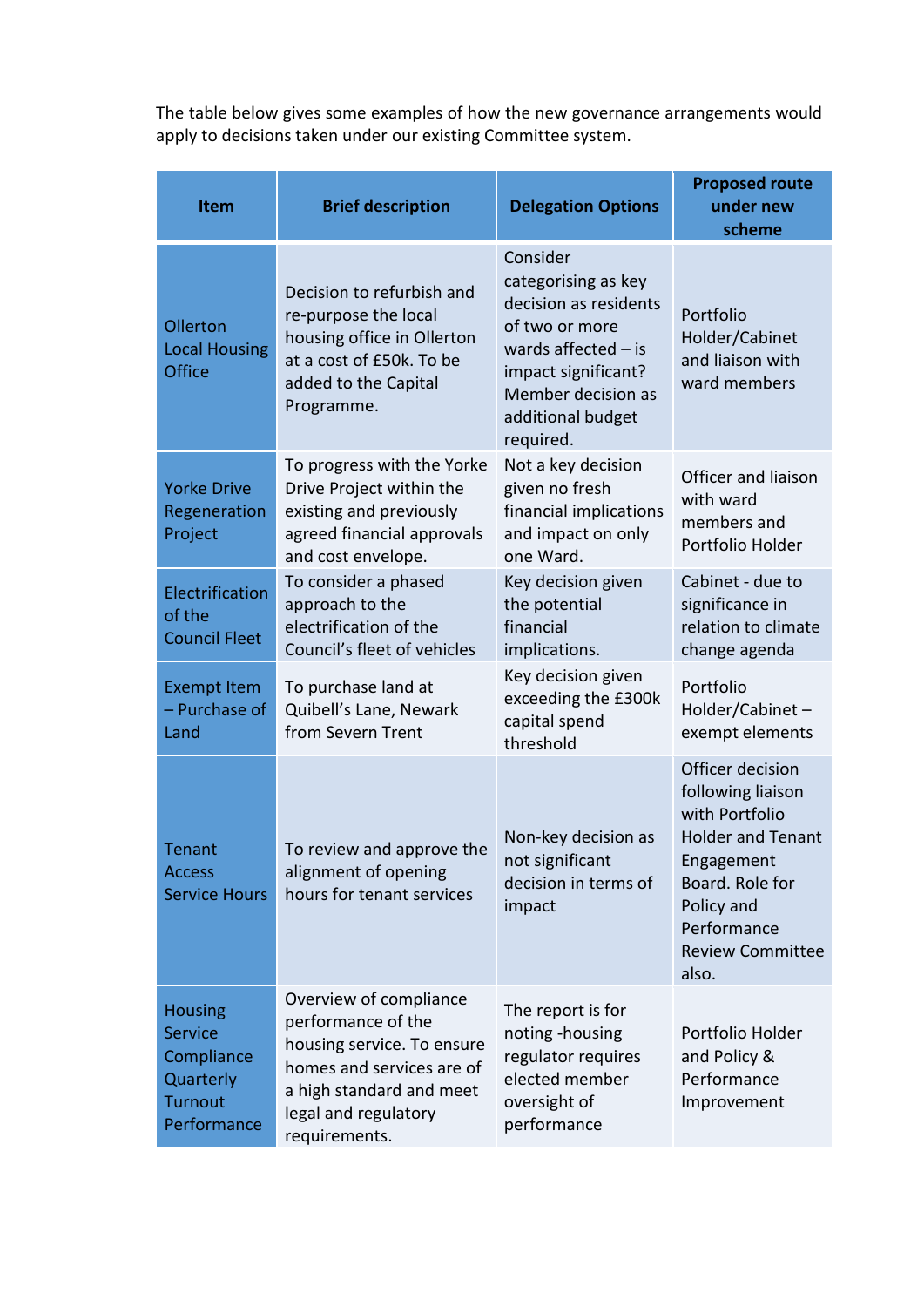# 3.5 **Policy & Performance Improvement Committee (PPI)**

Under the proposed arrangements the Policy & Performance Improvement Committee (PPI) would fulfil the statutory role of 'overview and scrutiny' and also have a wider role in policy development and performance review.

The PPI work programme would consist of standing items (set within the work programme) and non-standing items, some examples might include:

- Standing items:
	- o Performance against the community plan objectives including an annual review of Community Plan performance targets
	- o An annual refresh of the Community Plan and assessment of the results of resident consultation
	- o A bi-annual review of customer feedback, customer complaints and freedom of information requests
	- o Financial performance including an annual review of the Medium Term Financial Plan
	- o The performance of the Community Safety partnership
	- o An annual review of community grants awarded
	- o Bi-annual workforce review e.g. staff sickness and health and safety
	- o Annual reporting on equalities and safeguarding
- Non-standing items:
	- $\circ$  A performance review triggered by performance information submitted to the Policy & Performance Improvement Committee
	- o A review of a major initiatives such as Newark Town Deal and Levelling Up Proposals
	- o A review of services delivered by NSDC or by partners such as Nottinghamshire Police, the Environment Agency, Network Rail etc.

PPI will, as required, set-up working groups to undertake specific reviews or policy development work. A working group would consist of 3 to 9 members. These Members could be drawn from the whole membership of the Council to ensure appropriate skills and knowledge but will be chaired by a Member from the PPI Committee. The practical arrangements for this will need to be considered, as will opportunities to invite appropriate external advice if required.

The terms of reference for any such group will be agreed by the PPI Committee, having regard to the overarching objective of all reviews being to improve the quality of life of local residents and value for money of local services. It is anticipated that Working Groups would operate on a 'Task and Finish' basis, with regular reports and final recommendations being made to the PPI Committee.

The Governance Review Working Group did not wish to specify a limit to the number of reviews per year but instead to have guiding principles including respecting the resource required and constantly reviewing the programme in light of new suggestions and considering why the review would be of value across the District.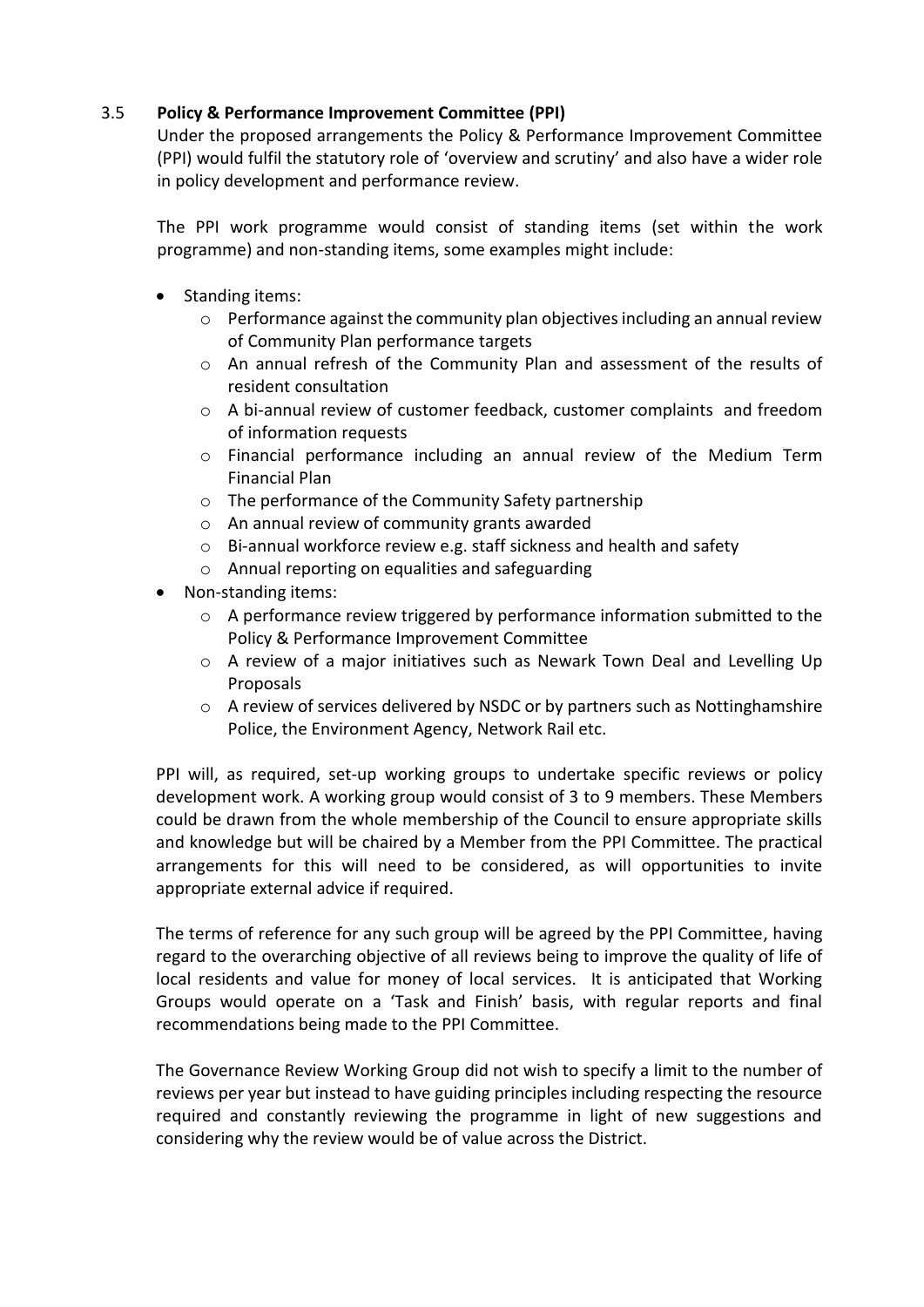Therefore, in setting up working groups there will be regard for the total number of working groups operational at any one time and their areas of focus - to ensure that undue pressure is not exerted on one area of the Council and to prevent multiple reviews commencing simultaneously that cannot be resourced. The working group reviews will be supported by staff from the Transformation & Service Improvement Business Unit.

#### 3.6 **Call-In Procedure**

Call-in provides a mechanism for councillors to intervene when they feel that a decision being made by the executive needs to be revisited. It provides a key check and balance in the leader/cabinet system of governance. It should, however, be regarded as a measure that is only needed in exceptional circumstances.

The Policy & Performance Improvement Committee will be responsible for considering any call-ins. In respect of the call-in procedure, the Working Group have proposed the following procedure, presented below:



Five Members will be required to complete a form giving reasons for the call-in which would need to be submitted to the Monitoring Officer by 12 noon on the third working day following the decision being taken. The Monitoring Officer would then consider the validity of the request with the Section 151 Officer and Chief Executive (if required) and arrangements would be made to convene a Call-In sub-committee. This sub-committee will consist of five members, who were not involved in the decision being called-in, drawn from the PPI Committee. A draft criteria for call-ins is attached at **appendix two** by way of example. The Councillors Commission suggested that a 'public interest ground' be added. Once in final form, the criteria will be submitted to Full Council for approval.

# 3.7 **Strengthening the Representative Role of Members**

As part of the review of governance, the Working Group also considered how the Council could better support all Members in their roles as community leaders. This included the establishment of Area Committees which was subject to a discussion paper but not considered appropriate at this point in time. As an alternative, it was agreed to progress the following ideas:

 An annual meeting of ward members (clustered into collections of wards) where a set of performance data is presented and consideration given to local priorities for the year(s) ahead.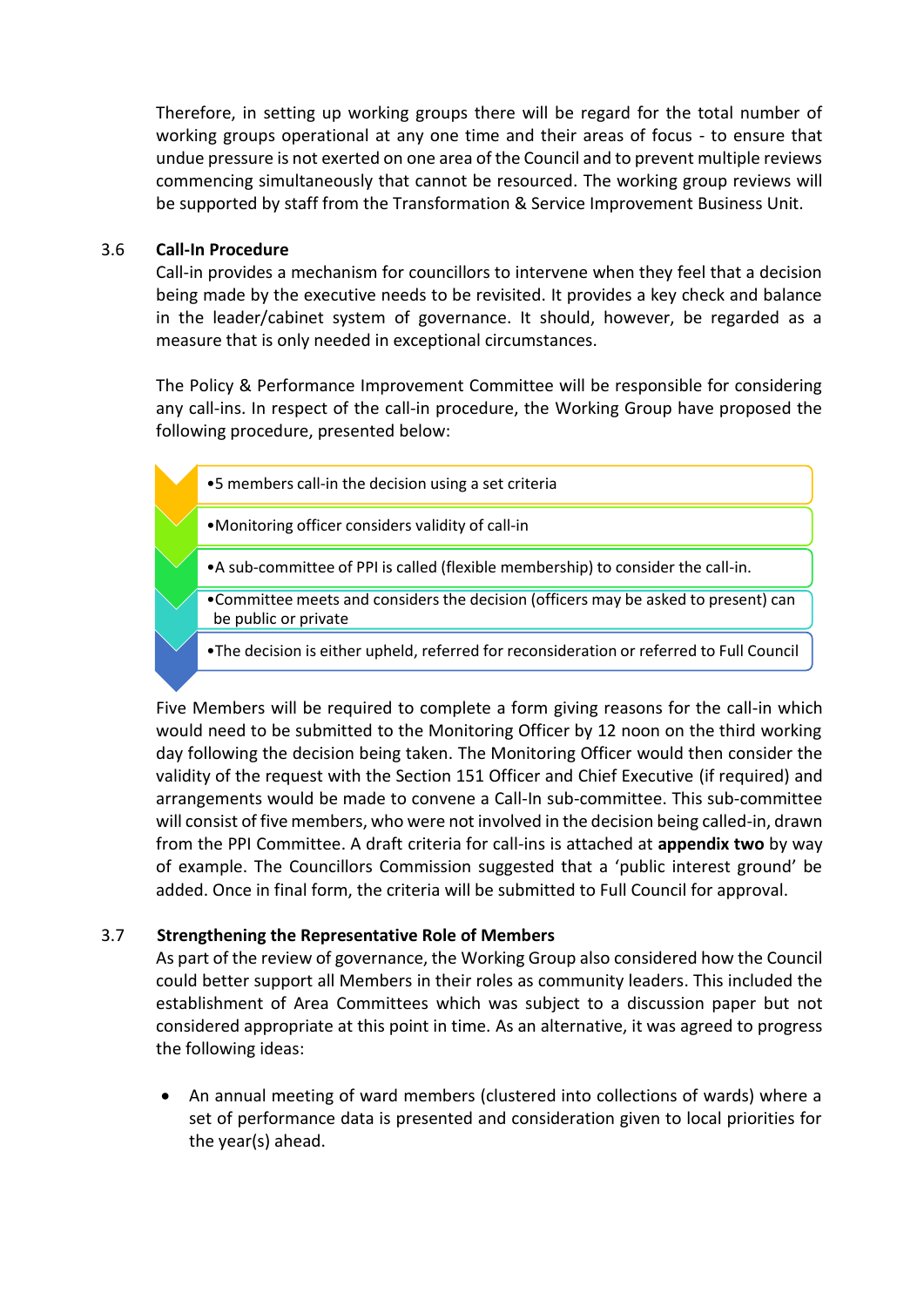- Adaptations to the Council's customer services case management system to ensure members receive updates on the status of any requests and to allow an analysis of requests to identify any patterns or repeat issues;
- Identify named local contacts for Members to liaise with for key public facing services;
- An all Member 'What's Going On' presentation twice a year to update on major initiatives / topics;
- Greater informal neighbourhood working with Member walkabouts with partners;
- Possible creation of an annual Member fund with spending linked to the community plan priorities;
- Regular briefings from the Cabinet in the form of a briefing note, newsletter or annual report.
- Development of a business case for the procurement of a tailored case management system for Councillors.

Refining of these ideas will be incorporated into the second phase of the project.

# **3.8 Training**

The Working Group have also considered the delivery of training for all Members (and appropriate staff) in relation to the new governance arrangements. It is proposed to have an all Member session which will outline the new governance arrangements and how they will work, plus training for key Members (portfolio holders, chairs and vice-chairs etc.) on the operation of the Cabinet and Policy and Performance Improvement Committee.

Some of the training will be delivered in house, however it is proposed that some of this training will be delivered by external providerssuch as the Local Government Association and the Centre for Governance and Scrutiny. Therefore, it is proposed to seek a one-off revenue budget of £5,000 in 2021/22 (with this being rolled over into 2022/23 if required) to cover such activities in 2022.

The Councillor's Commission suggested that Members from another council that recently changed to executive arrangements, for example Melton Borough Council, be invited to a session to provide the benefit of their experience.

#### 3.9 **Independent Remuneration Panel**

The first meeting of the reconvened Panel is scheduled to take place on 16 December 2021. Comparator data has been shared with the Panel and next steps for the Panel will be to meet with the Council's three Statutory Officers followed by the Members of the Governance Review Working Party.

#### **4.0 Next Steps**

4.1 The proposals set out in this report will need to be formalised and incorporated into a new Constitution which will need to be adopted by the Full Council at its Annual General Meeting on 17 May 2022, just prior to the new governance arrangements coming into operation.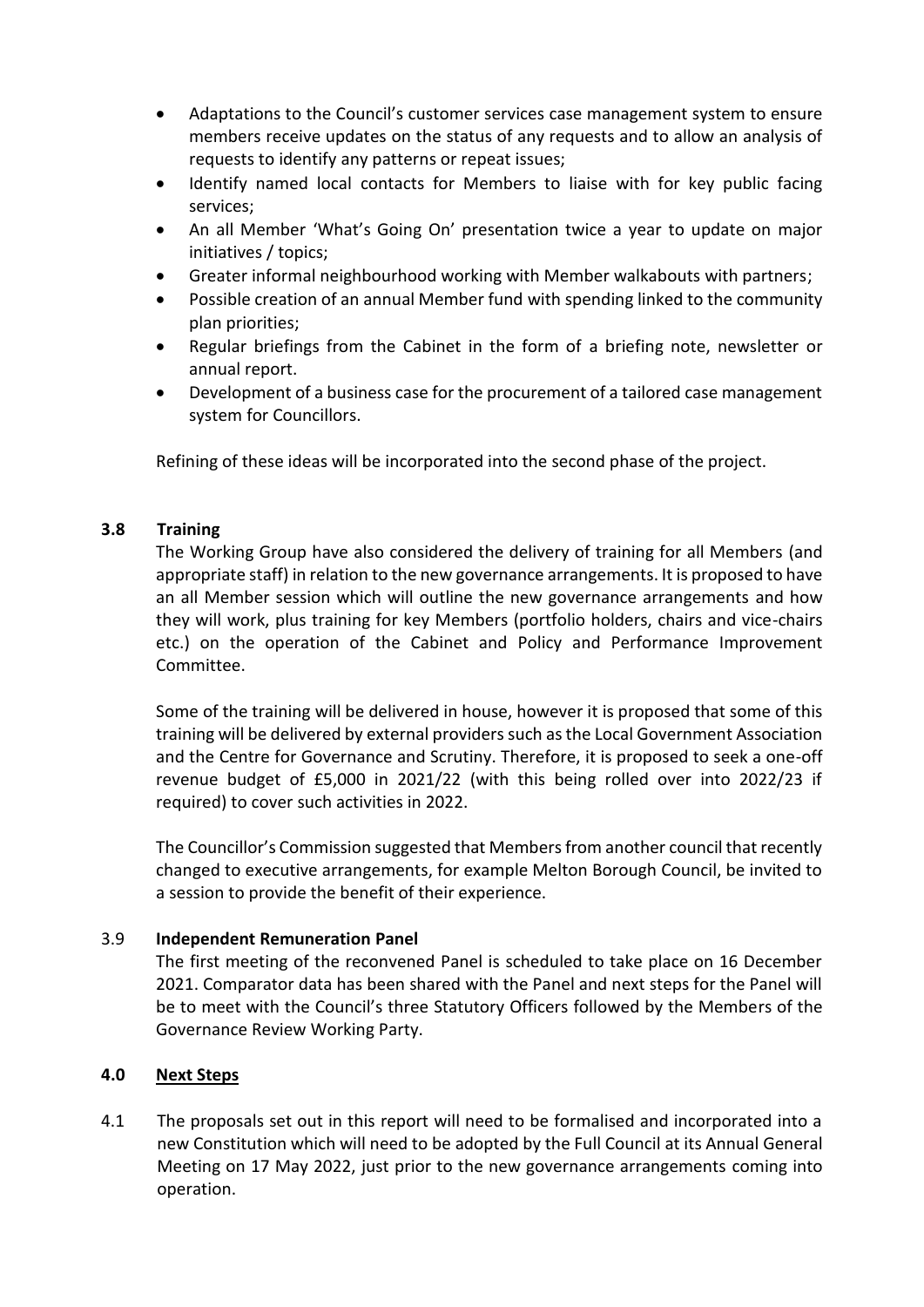- 4.2 Therefore, it is proposed to keep the Governance Review Working Party as a convened body and involve it in reviewing parts of the Constitution as they are drafted. This will include revisions to Council Procedure Rules which will be simplified as part of the overall review of the Constitution. The Councillors Commission will continue to be updated as required.
- 4.3 Further reports with sections of the Constitution for consideration and approval will be submitted to Full Council ahead of May 2022.

# **5.0 Financial Implications FIN (21-22/5006)**

- 5.1 The changes in Governance arrangements described above are not anticipated to add any additional costs to the Councils revenue budget going forward. A separate report relating to the changes in remuneration for members will be presented to Full Council once the Independent Remuneration Panel has had chance to consider and recommend its findings. Any financial implications arising as a result of that would be brought to members' attention at that point in time.
- 5.2 There is however a requirement for a one-off £5,000 training budget in order to fund external training. This can be financed from within the annual change management budget for the 2021/22 financial year.

# **6.0 RECOMMENDATIONS that:**

- **(a) the proposals in respect of the new governance arrangements as detailed in Section 3 of the report be approved, it being noted that the size of Cabinet, the membership of Cabinet and Cabinet portfolios were matters for the approval of the Leader (as prescribed by legislation) ;**
- **(b) a £5,000 budget be established (financed from the Corporate Change Management budget) to enable the required training for the new governance arrangements to be delivered; and**
- **(c) the Governance Review Working Party continue to meet as required and report back to Full Council with recommended changes to the Constitution and any further refinement to the proposed governance arrangements set out in this report.**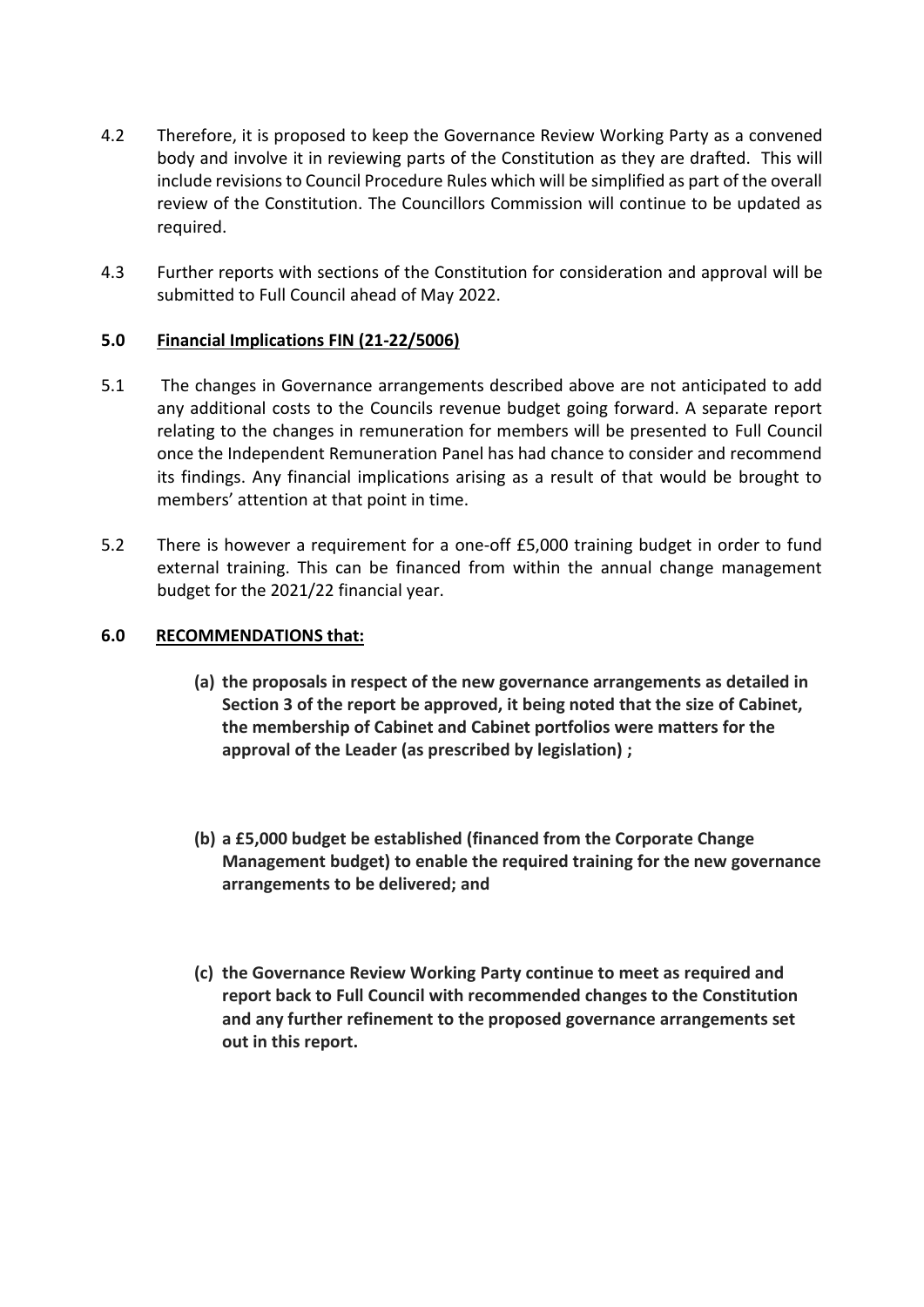# Background Papers

Nil.

For further information please contact Nigel Hill on Ext. 5243.

John Robinson Chief Executive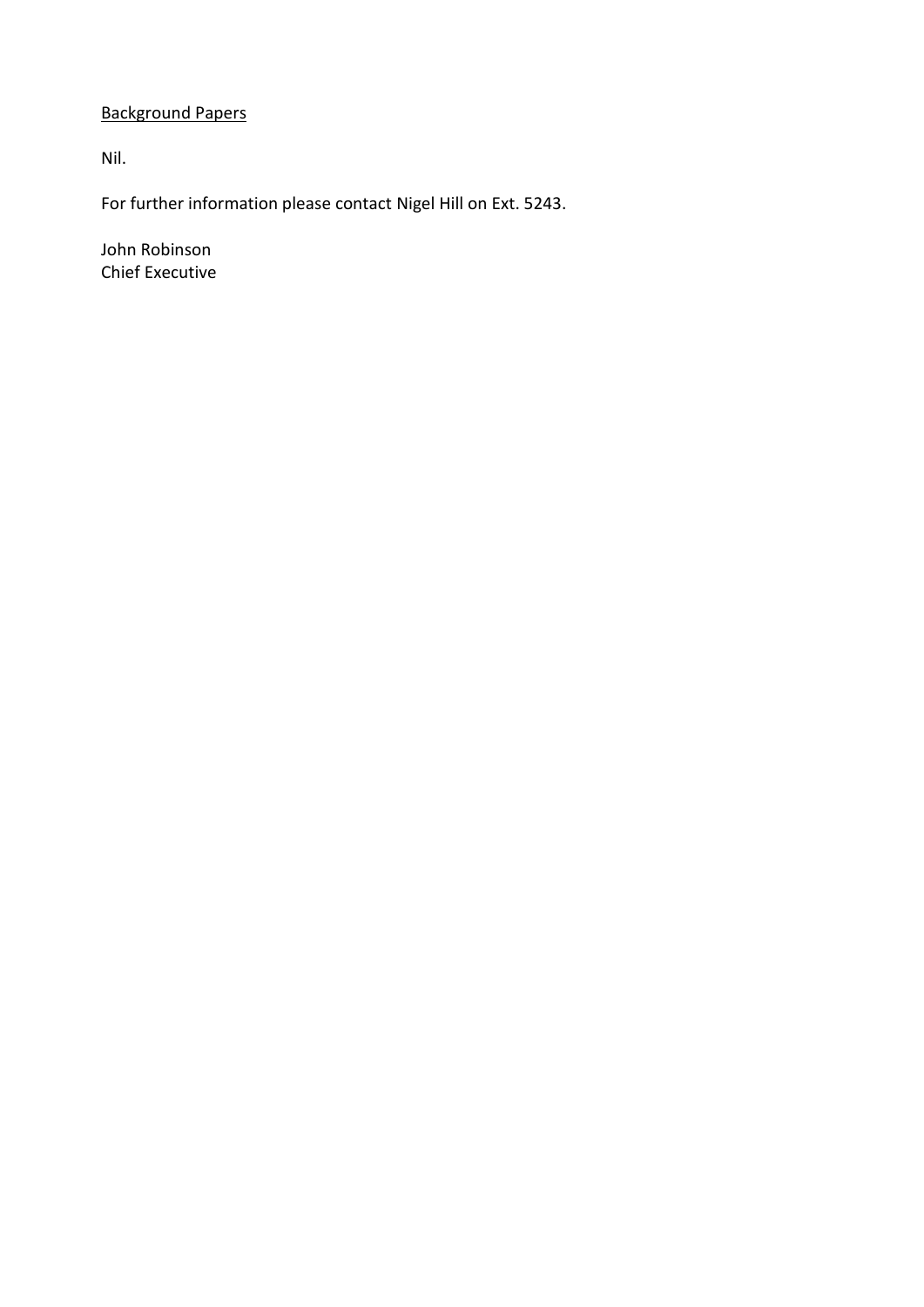# **Proposed Portfolios**

## **Strategy, Performance & Finance (Leader)**

- Overall strategy and delivery of agreed Council priorities and objectives through the Community Plan
- Oversight of all Cabinet responsibilities
- Building and developing relationships with partners at a local, regional and national level
- Consultation and engagement
- Climate change
- Budget strategy and budget setting
- Council tax setting
- Financial planning and financial management
- Communications, social media and marketing
- Performance management

#### **Organisational Development & Governance (Deputy Leader)**

- Building and maintaining positive relationships with and between elected members and employees
- Promoting and encouraging effective corporate governance and the highest standards of probity
- Human resources
- Equalities and diversities responsibilities
- Digital services and cyber security
- Business continuity for the Council
- Democratic services
- Elections services
- Legal advice and legal services
- Customer services
- Data protection

#### **Economic Development & Visitors**

- Regeneration, jobs, employment and town centres
- Licensing
- Business grants, support and advice
- Business rates administration
- Car parks
- Major capital projects
- Local Development Framework
- Neighbourhood planning and assets of community value
- Planning services and enforcement, and planning conservation
- The visitor economy, tourism action groups and tourism campaigns, and the Palace Theatre, National Civil War Centre & Newark Castle

#### **Homes & Health**

Landlord responsibilities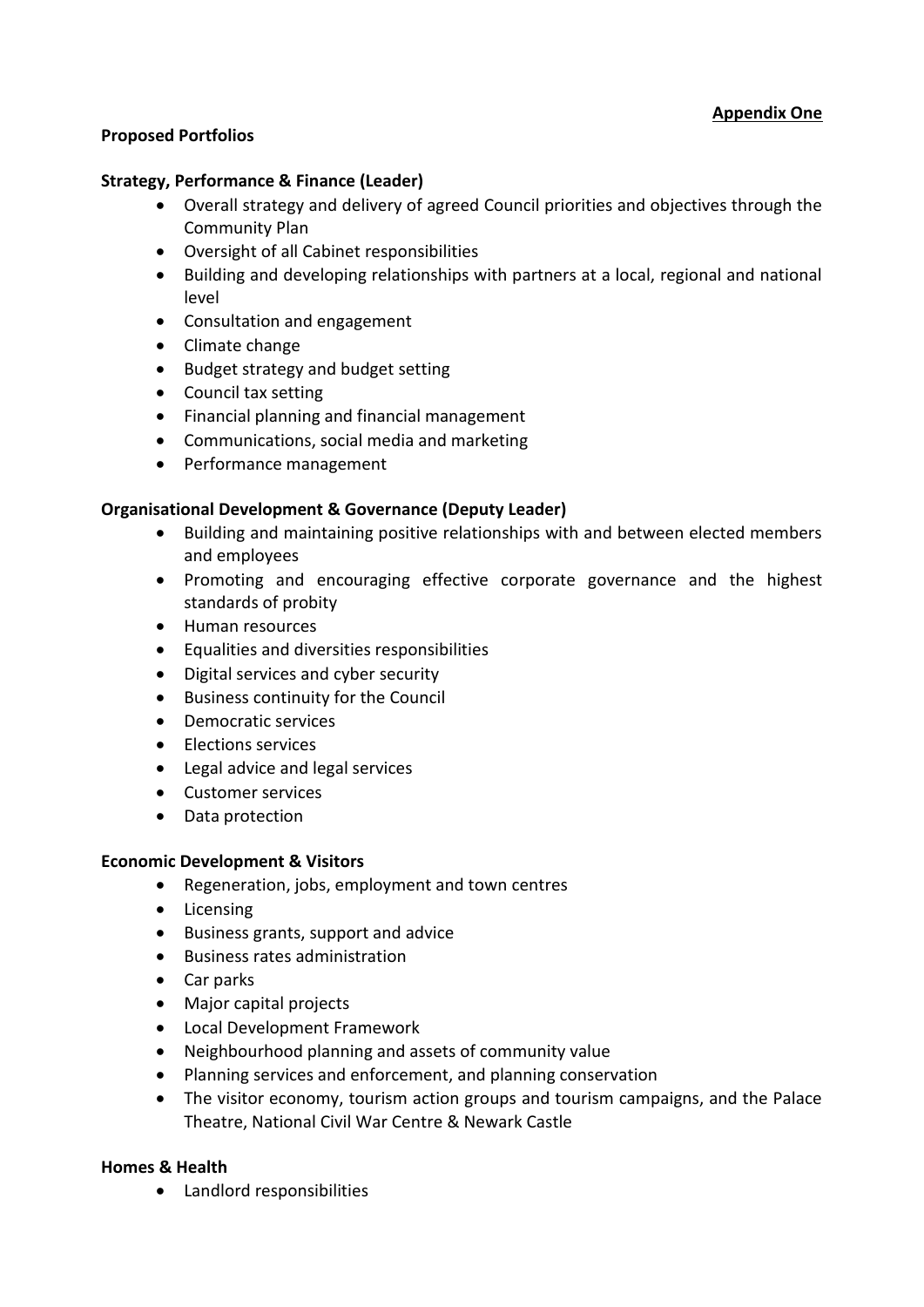- Planned works on housing stock
- Rents and income
- Tenant engagement
- Supported housing
- Housing options
- Affordable warmth
- Homelessness and temporary accommodation
- Housing regeneration
- Neighbourhood studies
- Disabled facilities grants
- Council tax administration
- Housing benefit administration
- Health and wellbeing
- Social mobility
- Arts development
- Community centres
- Active4Today

# **Cleaner, Safer, Greener**

- Waste and recycling
- Waste education and enforcement
- Street cleansing, littering, dog fouling and fly tipping
- Air pollution
- Community safety partnership
- CCTV and Anti-Social Behaviour (ASB)
- Domestic violence
- Environmental Health
- Food safety
- Health and safety
- Emergency planning
- Grounds maintenance
- Parks and green spaces, tree planting and greening projects
- Environmental conservation and tree protection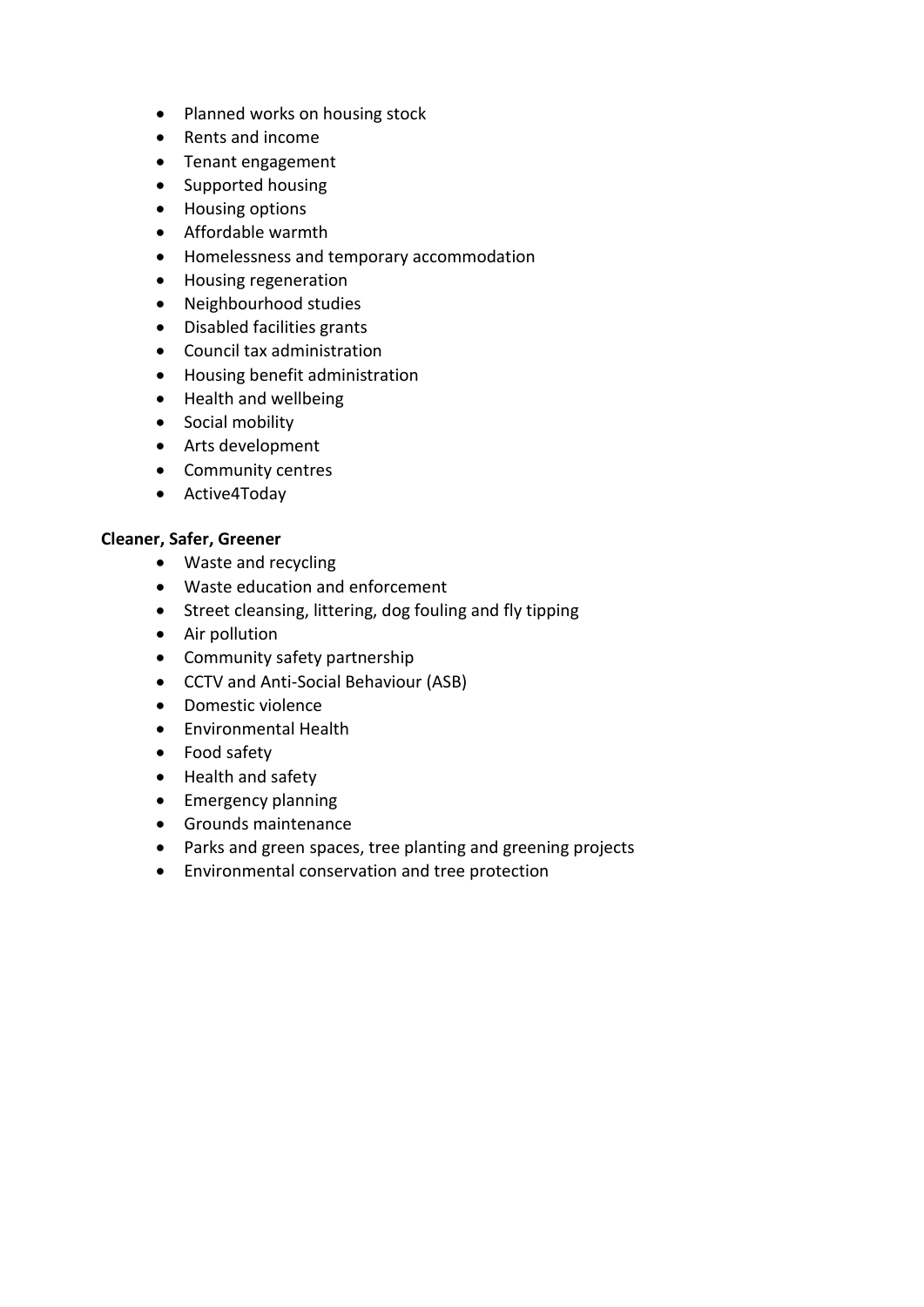## **Appendix Two**

# **NOTICE OF CALL-IN OF KEY DECISION**

In accordance with [specific reference paragraph] of the Council's Constitution, we the undersigned hereby give notice that we wish to Call-In the following key decision:

1. Decision Description and Reference....................................................................................................

2. Date of the Decision.......................................................................................

We believe the decision should be called-in on one or more of the following Grounds: -

- 1. Not in accordance with the Council's policies, Constitution, procedure or rules
- 2. Outside of the approved Budget or Policy Framework
- 3. Outside of the Council's powers
- 4. Unlawful

We believe that the following principles of decision making have been breached by the making of this decision (Insert Reason/s and Ground/s against the relevant Principle/s):

|              | Principle                                                                                 | <b>Reasons why breached</b> | Ground/s<br>breached<br>$(1-4 above)$ |
|--------------|-------------------------------------------------------------------------------------------|-----------------------------|---------------------------------------|
| a            | Proportionality                                                                           |                             |                                       |
| $\mathsf b$  | Due consultation and the<br>taking of professional<br>advice from officers                |                             |                                       |
| $\mathsf{C}$ | Respect for human rights<br>and equalities                                                |                             |                                       |
| d            | A presumption in favour<br>of openness                                                    |                             |                                       |
| e            | Clarity of aims and<br>desired outcomes                                                   |                             |                                       |
| $\mathbf{f}$ | A record of what options<br>were considered and<br>giving the reasons for the<br>decision |                             |                                       |